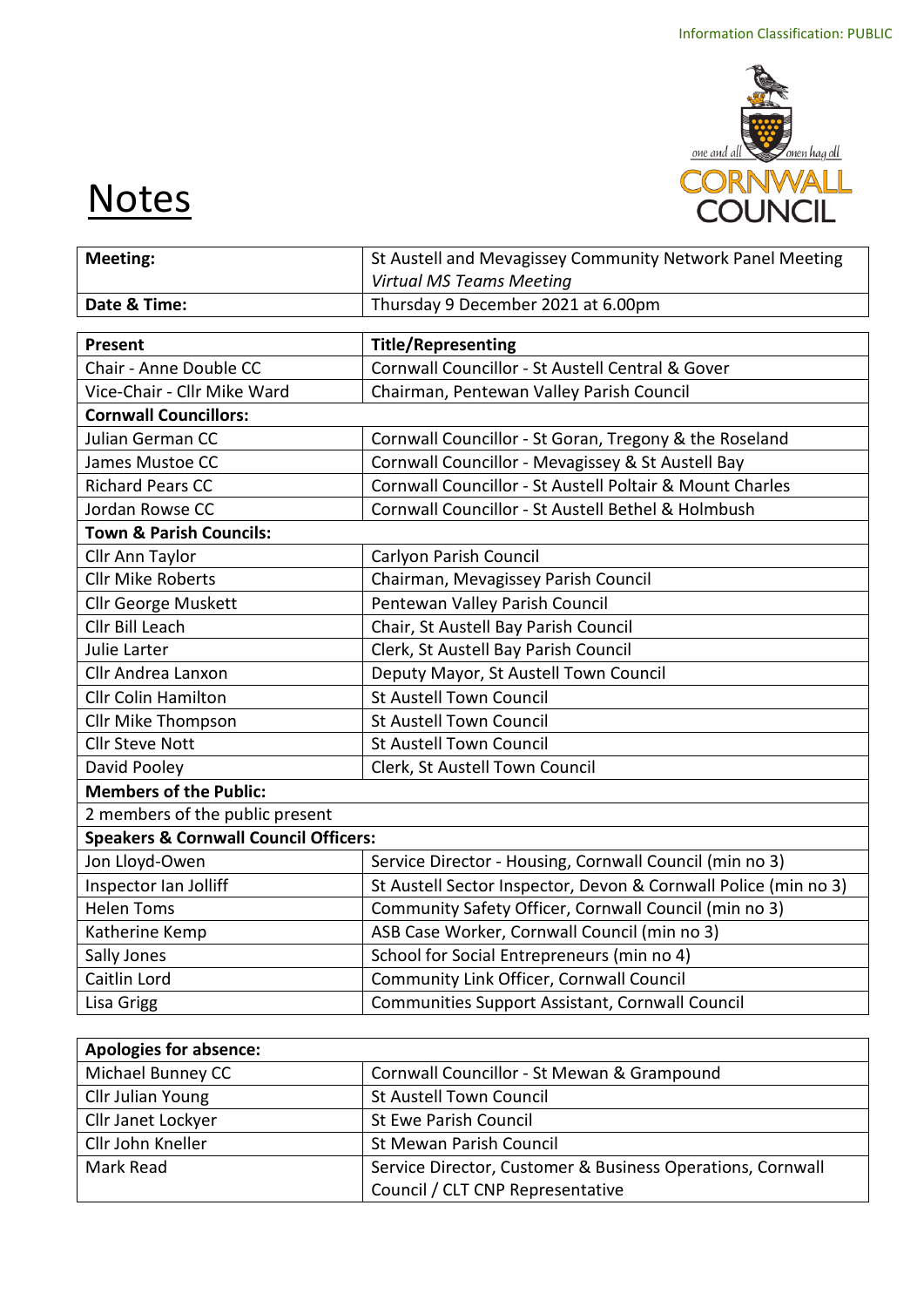| Item | <b>Key/Action Points</b>                                                                                                                                                                                                                                                                                                                                                                                                                                                                                                                                                                                                                                                                                                                                                                                                                                                                                                                                                                                                                                                                                                                                                                                                                                                                                            | <b>Action</b><br>by: |
|------|---------------------------------------------------------------------------------------------------------------------------------------------------------------------------------------------------------------------------------------------------------------------------------------------------------------------------------------------------------------------------------------------------------------------------------------------------------------------------------------------------------------------------------------------------------------------------------------------------------------------------------------------------------------------------------------------------------------------------------------------------------------------------------------------------------------------------------------------------------------------------------------------------------------------------------------------------------------------------------------------------------------------------------------------------------------------------------------------------------------------------------------------------------------------------------------------------------------------------------------------------------------------------------------------------------------------|----------------------|
| 1.   | <b>Welcome and Introductions</b><br>Cornwall Councillor Anne Double, Chair of the Panel, welcomed all present.                                                                                                                                                                                                                                                                                                                                                                                                                                                                                                                                                                                                                                                                                                                                                                                                                                                                                                                                                                                                                                                                                                                                                                                                      |                      |
|      | A warm welcome was extended to Inspector Ian Joliff (St Austell Sector Inspector,<br>Devon & Cornwall Police), Helen Toms (Community Safety Officer, Cornwall Council)<br>and Katherine Kemp (ASB Case Worker, Cornwall Council).                                                                                                                                                                                                                                                                                                                                                                                                                                                                                                                                                                                                                                                                                                                                                                                                                                                                                                                                                                                                                                                                                   |                      |
|      | Officers highlighted the importance of encouraging residents to report ASB and<br>community safety issues so that it can be evidenced and actioned. Details can be<br>reported via;<br>www.safercornwall.co.uk/contact-us/                                                                                                                                                                                                                                                                                                                                                                                                                                                                                                                                                                                                                                                                                                                                                                                                                                                                                                                                                                                                                                                                                          | <b>ALL</b>           |
|      | 101@dc.police.uk                                                                                                                                                                                                                                                                                                                                                                                                                                                                                                                                                                                                                                                                                                                                                                                                                                                                                                                                                                                                                                                                                                                                                                                                                                                                                                    |                      |
|      | helen.toms@cornwall.gov.uk                                                                                                                                                                                                                                                                                                                                                                                                                                                                                                                                                                                                                                                                                                                                                                                                                                                                                                                                                                                                                                                                                                                                                                                                                                                                                          |                      |
|      | Cornwall Council - Tel: 0300 1234 232                                                                                                                                                                                                                                                                                                                                                                                                                                                                                                                                                                                                                                                                                                                                                                                                                                                                                                                                                                                                                                                                                                                                                                                                                                                                               |                      |
| 2.   | <b>Public Participation</b><br>There were no public questions.                                                                                                                                                                                                                                                                                                                                                                                                                                                                                                                                                                                                                                                                                                                                                                                                                                                                                                                                                                                                                                                                                                                                                                                                                                                      |                      |
| 3.   | Housing - Jon Lloyd-Owen, Service Director - Housing, Cornwall Council                                                                                                                                                                                                                                                                                                                                                                                                                                                                                                                                                                                                                                                                                                                                                                                                                                                                                                                                                                                                                                                                                                                                                                                                                                              |                      |
|      | The St Austell Single Homeless and Temporary Accommodation Plan was put<br>in place to address a number of concerns raised in relation to a high level of<br>temporary accommodation and emergency placements in St Austell compared<br>to other towns.<br>Further concerns were raised that a high number of individuals with complex<br>$\bullet$<br>needs and challenging behaviour were placed in unsupported or unsuitable<br>accommodation.<br>A number of individuals were housed within the town centre which had a<br>negative impact on people's perception of the town and affected the<br>vitalisation of the town centre.<br>Since the pandemic, it has been an increasingly challenging time in terms of the<br>housing market in Cornwall coupled with the national housing crisis.<br>During the last few months, there has been a particular increase in the number<br>$\bullet$<br>of families seeking temporary accommodation.<br>There are currently 655 households in temporary/emergency accommodation<br>across Cornwall compared to 270 before the pandemic.<br>There is a huge strain on finding available suitable accommodation which has<br>led to further reliance on the use of B&Bs, travel lodges etc.<br>St Austell remains at a high level with 75 households currently placed in |                      |
|      | temporary accommodation. A third are families with a 2/3 bed need and 2 thirds<br>are single occupants or couples with a 1 bed need.                                                                                                                                                                                                                                                                                                                                                                                                                                                                                                                                                                                                                                                                                                                                                                                                                                                                                                                                                                                                                                                                                                                                                                                |                      |
|      | <b>Housing Crisis Plan</b><br>The public consultation had a high response rate of 2600 responses which<br>demonstrates the level of concern and awareness around the current crisis.                                                                                                                                                                                                                                                                                                                                                                                                                                                                                                                                                                                                                                                                                                                                                                                                                                                                                                                                                                                                                                                                                                                                |                      |
|      | The Housing Crisis Plan will be considered by Cornwall Council's Cabinet on the<br>15 January.                                                                                                                                                                                                                                                                                                                                                                                                                                                                                                                                                                                                                                                                                                                                                                                                                                                                                                                                                                                                                                                                                                                                                                                                                      |                      |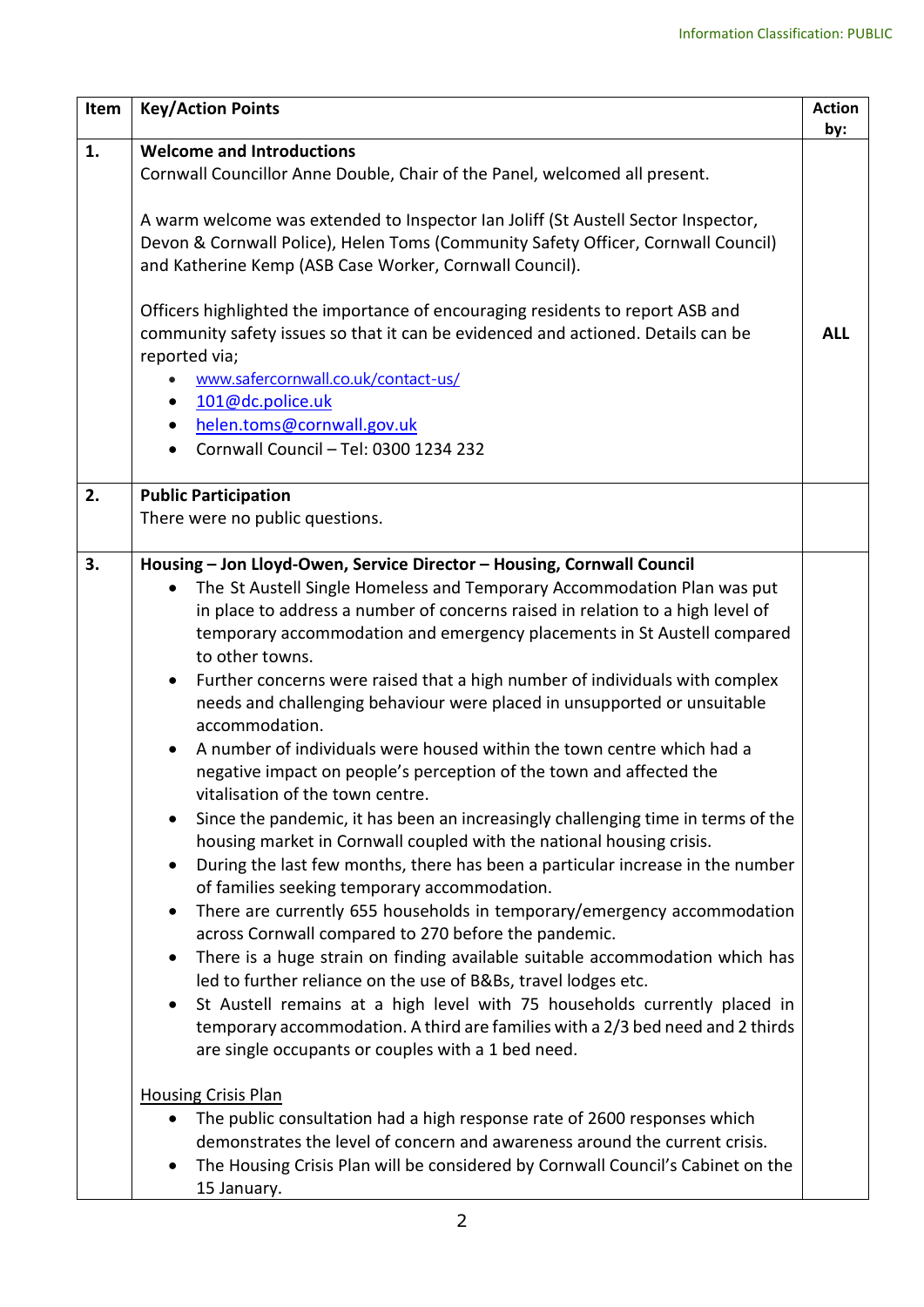|    | • The 'call for sites' will be considered as part of the plan.                                                                                                                                                                                                                                                                                                                                                                                                                                                                                                                                                                                                                                                                                                                                    |           |
|----|---------------------------------------------------------------------------------------------------------------------------------------------------------------------------------------------------------------------------------------------------------------------------------------------------------------------------------------------------------------------------------------------------------------------------------------------------------------------------------------------------------------------------------------------------------------------------------------------------------------------------------------------------------------------------------------------------------------------------------------------------------------------------------------------------|-----------|
|    | <b>Questions, Comments and Answers</b><br>Q. Is there an update on the General Wolfe corner?<br>Answer: JLO - As part of the £40 million programme to acquire a portfolio of<br>properties across Cornwall, the former General Wolfe building and adjacent property<br>were acquired. However, a number of challenges have subsequently come to light<br>requiring significant further investment. Discussions are ongoing with Corserv as to<br>how to proceed. Members will be updated as soon as a conclusion has been reached.                                                                                                                                                                                                                                                                |           |
|    | Q. Can you confirm that you are not acquiring any more temporary accommodation in<br>St Austell at this present time?<br>Answer: JLO - Over the last 2 years we have been acquiring properties in all main<br>towns where we have a concentrated homeless demand. 170 props were acquired<br>across Cornwall. This may include properties in St Austell but this is deliberate in that<br>we need to get a balance across all towns. This is not to increase the number of<br>individuals being placed but is so we can stop putting people in unsuitable<br>accommodation such as B&Bs and travel lodges.                                                                                                                                                                                        |           |
|    | <b>Q.</b> How is this related to ASB in the town? $-$ is there a correlation between the<br>reduction in temporary accommodation/emergency placements and ASB incidents?<br>Answer: IJ - It is difficult to distinguish between offences committed by those in<br>temporary accommodation or not as that information is not currently to hand. In<br>terms of overall reported crime for the town, there has been a 2.3% reduction in the<br>last 3 months. I reiterate the importance of encouraging reporting so that action can<br>be taken.<br>HT - With regard to the Eastbourne Road premises, issues had generally settled down<br>within the last 6 months. In terms of available data, this can be provided but it will be<br>a snapshot due to the transient nature of the individuals. |           |
|    | Q. There are a number of empty properties I am concerned about and would like to<br>see something done?<br>Answer: Cllr Lanxon to email details to JLO.                                                                                                                                                                                                                                                                                                                                                                                                                                                                                                                                                                                                                                           | <b>AL</b> |
|    | <b>Q.</b> You quoted 270 families in temporary accommodation pre-pandemic which has<br>now risen to 655 - what is the biggest driver for this drastic increase in such a short<br>time?<br>Answer: $JLO$ – The 2 main factors are the impact of the pandemic and the current<br>housing crisis.                                                                                                                                                                                                                                                                                                                                                                                                                                                                                                   |           |
|    | C. 90% of people housed in temporary/emergency accommodation in St Austell were<br>within close proximity to the town centre. In other towns it was more dispersed. Pool<br>and Redruth both have growing ASB issues and there does appear to be a correlation<br>with temporary/emergency accommodation placements.                                                                                                                                                                                                                                                                                                                                                                                                                                                                              |           |
| 4. | Springboard Programme - Sally Jones, School for Social Entrepreneurs                                                                                                                                                                                                                                                                                                                                                                                                                                                                                                                                                                                                                                                                                                                              |           |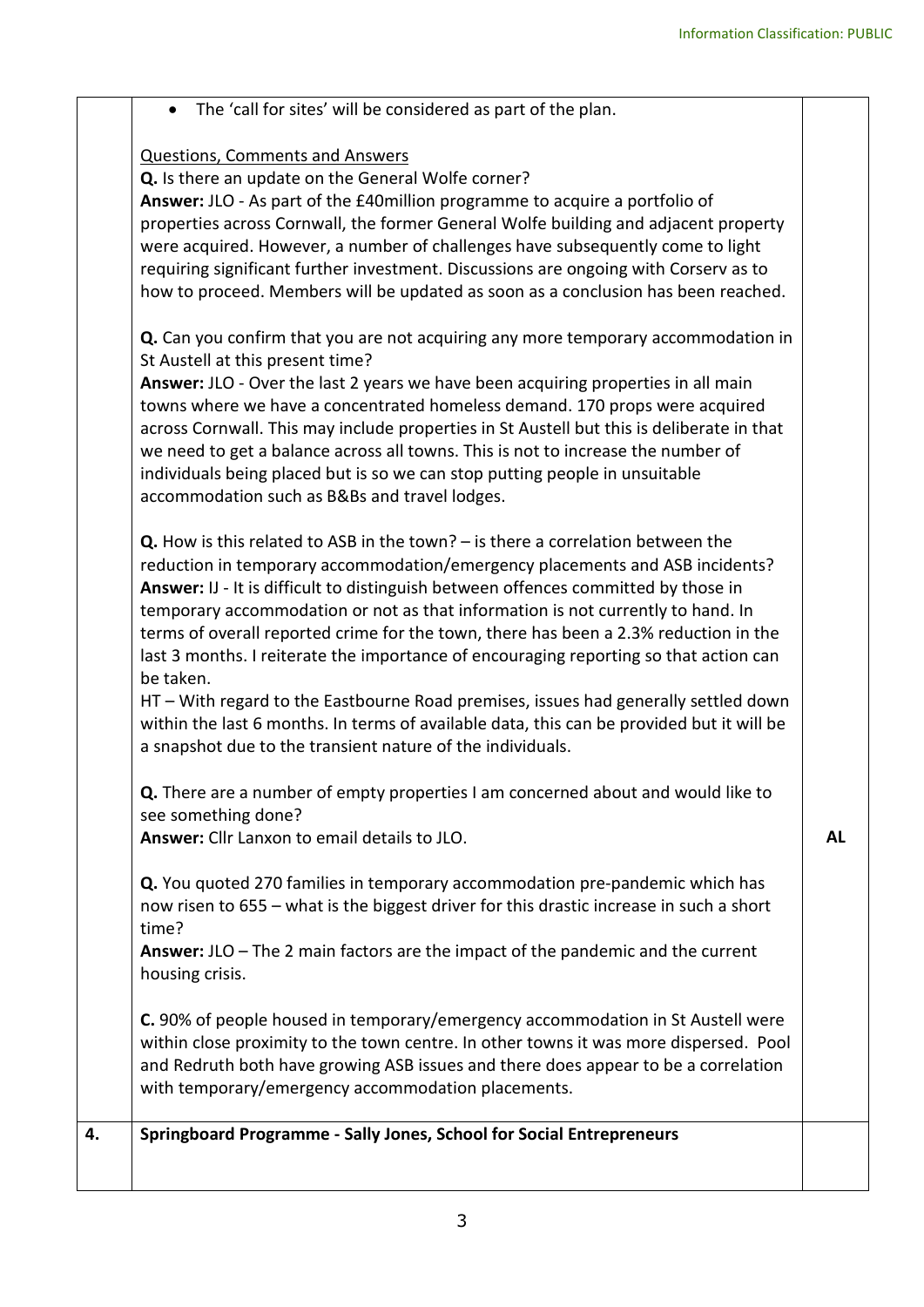|    | Sally outlined details of a new funding opportunity for specific towns, including St.<br>Austell, to support individuals to develop their ideas for a community project or<br>business. Please see attached information for full details and eligible areas.<br>Individuals can join the programme at any time from now until December 2022 and<br>will receive 12hrs+ of support plus 4hrs 1:1 mentoring from an active social<br>entrepreneur. Sessions are delivered both online and face-to-face in the eligible<br>towns.                                                                                                                                                                                                                                                                                                                              |            |
|----|-------------------------------------------------------------------------------------------------------------------------------------------------------------------------------------------------------------------------------------------------------------------------------------------------------------------------------------------------------------------------------------------------------------------------------------------------------------------------------------------------------------------------------------------------------------------------------------------------------------------------------------------------------------------------------------------------------------------------------------------------------------------------------------------------------------------------------------------------------------|------------|
|    | Eligible individuals can either be employed (but not self-employed) or unemployed or<br>inactive/retired.                                                                                                                                                                                                                                                                                                                                                                                                                                                                                                                                                                                                                                                                                                                                                   |            |
|    | The panel were asked to forward this information to any community groups who<br>might be interested in sharing this offer with their members.                                                                                                                                                                                                                                                                                                                                                                                                                                                                                                                                                                                                                                                                                                               | <b>ALL</b> |
|    | It was highlighted that, for anyone not within the eligible postcode areas, the School<br>for Social Entrepreneurs are still available to help provide support;<br><b>Cornwall The School for Social Entrepreneurs (the-sse.org)</b>                                                                                                                                                                                                                                                                                                                                                                                                                                                                                                                                                                                                                        |            |
| 5. | Notes of the last meeting (9 September 2021)<br>The notes of the last meeting were agreed as an accurate record.                                                                                                                                                                                                                                                                                                                                                                                                                                                                                                                                                                                                                                                                                                                                            |            |
| 6. | Update on St Austell River Project - Verbal report by Caitlin Lord, Community Link<br><b>Officer</b><br>First meeting of the Working Group held with Cornwall Councillors, Town &<br>Parish Councillors, Three Bays Wildlife Group and Pentewan Valley Climate<br>Action Group.<br>Agreed direction of travel and first priority project; water quality and pollution.<br>Separate follow up meeting to be held with SWW and Imerys in the new year.<br>Presentation to be given to the Cornwall Catchment Partnership.<br>$\bullet$<br>Next meeting of the Working Group to be held on 13 January.<br><b>G7 Legacy Fund</b><br>Expressions of interest are being sought - deadline is 17 December.<br>$\bullet$<br>CL to raise with Jeremy Roberts (Three Bays Wildlife) in respect of the<br>$\bullet$<br>Carvinnick project who might be able to assist. | <b>CL</b>  |
| 7. | Update on Climate Crisis Working Group - Verbal report by Caitlin Lord, Community<br><b>Link Officer</b><br>The People's Climate Festival took place on the 27 November, which was well<br>attended by over 40 exhibitors, speakers and workshops. The White River<br>Cinema also hosted a film screening of '2040' on the 26 November.<br>Good feedback received from stallholders regarding the networking<br>opportunities and there is a good appetite for future events.<br>A debrief meeting with the Working Group will be held in the new year.<br>Thanks were given to all who attended and helped to promote the event and to<br>the town and parish councils who contributed towards the cost to help the<br>event go ahead.                                                                                                                     |            |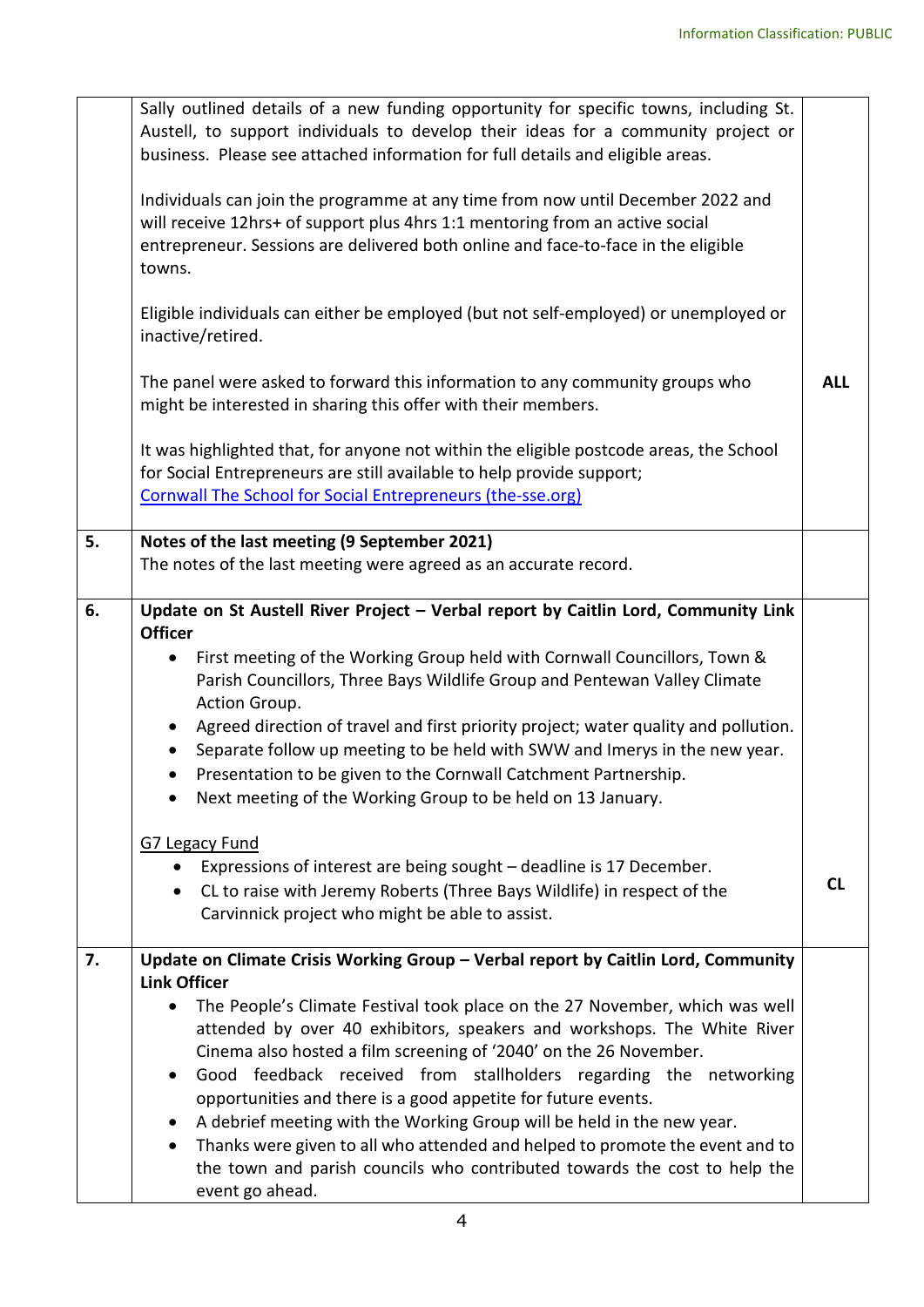|    | <b>Questions, Comments and Answers</b>                                                                                                                                                                                                                                                                                                                                                                                                                                                           |           |
|----|--------------------------------------------------------------------------------------------------------------------------------------------------------------------------------------------------------------------------------------------------------------------------------------------------------------------------------------------------------------------------------------------------------------------------------------------------------------------------------------------------|-----------|
|    | Q. How many members of the public attended?<br>Answer: We did not record this on the day but it will be looked at for any future events.                                                                                                                                                                                                                                                                                                                                                         |           |
|    | Q. How was the event funded?<br>Answer: The majority of the funding came from the Cornwall Council Carbon Neutral<br>Team and contributions from the Town and Parish Councils.                                                                                                                                                                                                                                                                                                                   |           |
|    | C. There is enough of a growing market for green initiatives that events such as this<br>should be funded from the private sector and not from public funds.                                                                                                                                                                                                                                                                                                                                     |           |
|    | Q. Should a similar event be held, could the possibility of holding it in the town centre<br>be explored as there will be more of a captive audience?<br>Answer: The college was chosen due to its accessibility, good parking and sufficient<br>space for trialling the ebikes etc, however, this could be looked at for any potential<br>future event.                                                                                                                                         |           |
| 8. | <b>Traffic and Highways Issues</b>                                                                                                                                                                                                                                                                                                                                                                                                                                                               |           |
|    | <b>Question received from Councillor Mike Thompson</b><br>"Many of you may be familiar with the Railway overbridge in Mount Charles. Fewer<br>will know of the many reports submitted about the safety of pedestrians on the bridge.<br>Unfortunately, yesterday afternoon a school student was knocked down on the bridge<br>by a car and had to be taken to hospital by ambulance. The road was closed for some<br>time and there were many witnesses because of the time of day.              |           |
|    | I would like to ask Cornwall Council to urgently work with residents to fully understand<br>the issues and work towards implementing processes to improve road safety for<br>pedestrians.                                                                                                                                                                                                                                                                                                        |           |
|    | I would further ask Cornwall Council to review the many occasions that road safety in<br>this area has been brought to the attention of Council Officers and Councillors and<br>adjust its processes where it was thought necessary and hold those involved to proper<br>account"                                                                                                                                                                                                                |           |
|    | The chair thanked Cllr Thompson for bringing this to the attention of the meeting and<br>CL undertook to follow up the concerns.                                                                                                                                                                                                                                                                                                                                                                 | <b>CL</b> |
|    | <b>CNP Highways Scheme</b><br>The Highways budget for the next financial year has been approved, which<br>equates to £57,330 for the St Austell & Mevagissey CNP based on 5 Cornwall<br>Councillors (noted that the St Goran, Tregony & Roseland Division will fall<br>under the Truro & Roseland CNA).<br>The process is currently being finalised but is expected to follow a similar<br>process as previously with Expressions of Interest being sought from the Town<br>and Parish Councils. |           |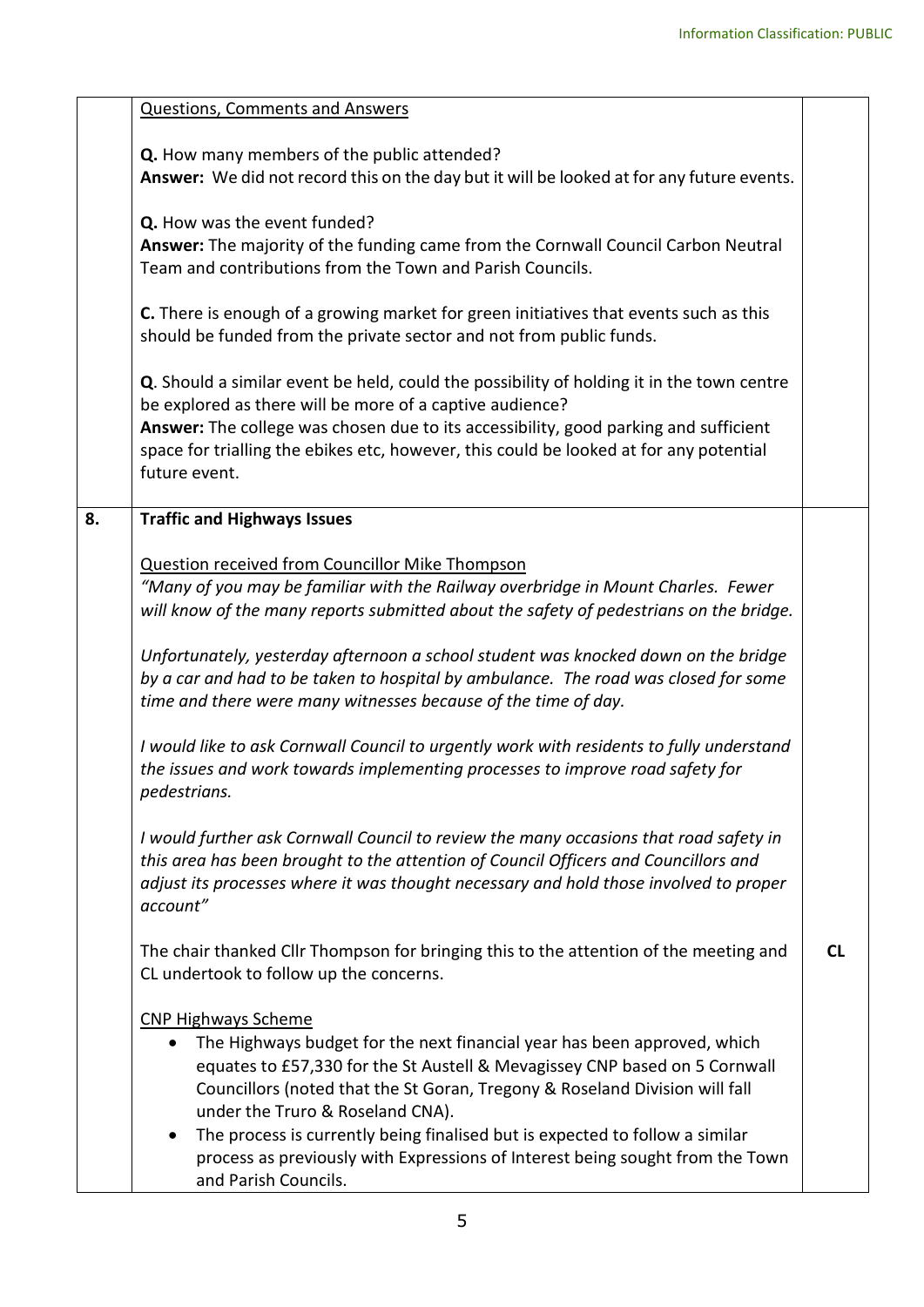|    | It will be a particularly challenging timetable as project briefs will need to be<br>signed off by the Portfolio Holder by the end of May.<br>• CL to circulate expression of interest forms to the town and parish councils<br>before Christmas. A priority list will need to be agreed by the end of January<br>so that proposals can then be worked upon with Members and agreed by the<br>CNP. | <b>CL</b> |
|----|----------------------------------------------------------------------------------------------------------------------------------------------------------------------------------------------------------------------------------------------------------------------------------------------------------------------------------------------------------------------------------------------------|-----------|
| 9. | <b>Update from Cornwall Council</b>                                                                                                                                                                                                                                                                                                                                                                |           |
|    | Draft Council Budget & Business Plan 22-26<br>This was considered by Cabinet on 8 <sup>th</sup> December and is now open to consultation with<br>residents, businesses, stakeholders etc as follows: -                                                                                                                                                                                             |           |
|    | The consultation on the Council's Draft Budget and Business Plan will start on 8<br>December 2021 and runs for 6 weeks until 23 January 2022. The consultation<br>involves:                                                                                                                                                                                                                        |           |
|    | Webpage on the Cornwall Council website with information about the Draft<br>$\bullet$<br>Budget and Business Plan.                                                                                                                                                                                                                                                                                 |           |
|    | Online consultation questionnaire (available as hard copy on request) to<br>$\bullet$<br>provide feedback and a dedicated email address<br>(haveyoursay@cornwall.gov.uk) for comments and queries.                                                                                                                                                                                                 |           |
|    | Dedicated pages on Let's Talk Cornwall to engage residents in the spending<br>$\bullet$<br>priorities and the outcomes for Cornwall we should be working towards.<br>• An event for business stakeholders in January 2022.                                                                                                                                                                         |           |
|    | Consultations with Overview and Scrutiny Committees during January 2022.<br>$\bullet$                                                                                                                                                                                                                                                                                                              |           |
|    | Feedback from the consultation and engagement programme will be reported to<br>Cabinet and Full Council in February 2022 to inform the final budget proposals and<br>decision-making process.                                                                                                                                                                                                      |           |
|    | Covid<br>A reminder that our customer contact channels for any Covid related questions<br>continue to be open and resourced as follows: -<br>Dedicated pages on www.cornwall.gov.uk<br>$\bullet$<br>Email - covid19@cornwall.gov.uk<br>Phone - 0300 1231 118                                                                                                                                       |           |
|    | Casework Assist<br>To help make contact with the Council as easy as possible for Town/Parish clerks, we<br>have been piloting the use of a 'casework assist' system with a small number.                                                                                                                                                                                                           |           |
|    | It's a single point of entry for any questions, casework queries etc and saves you from<br>trying to find the right person to contact - its already used by our Members and MP's.<br>The pilot has been successful and we are now in the process of rolling this out to all<br>Town/Parish Councils over the coming weeks so watch this space.                                                     |           |
|    |                                                                                                                                                                                                                                                                                                                                                                                                    |           |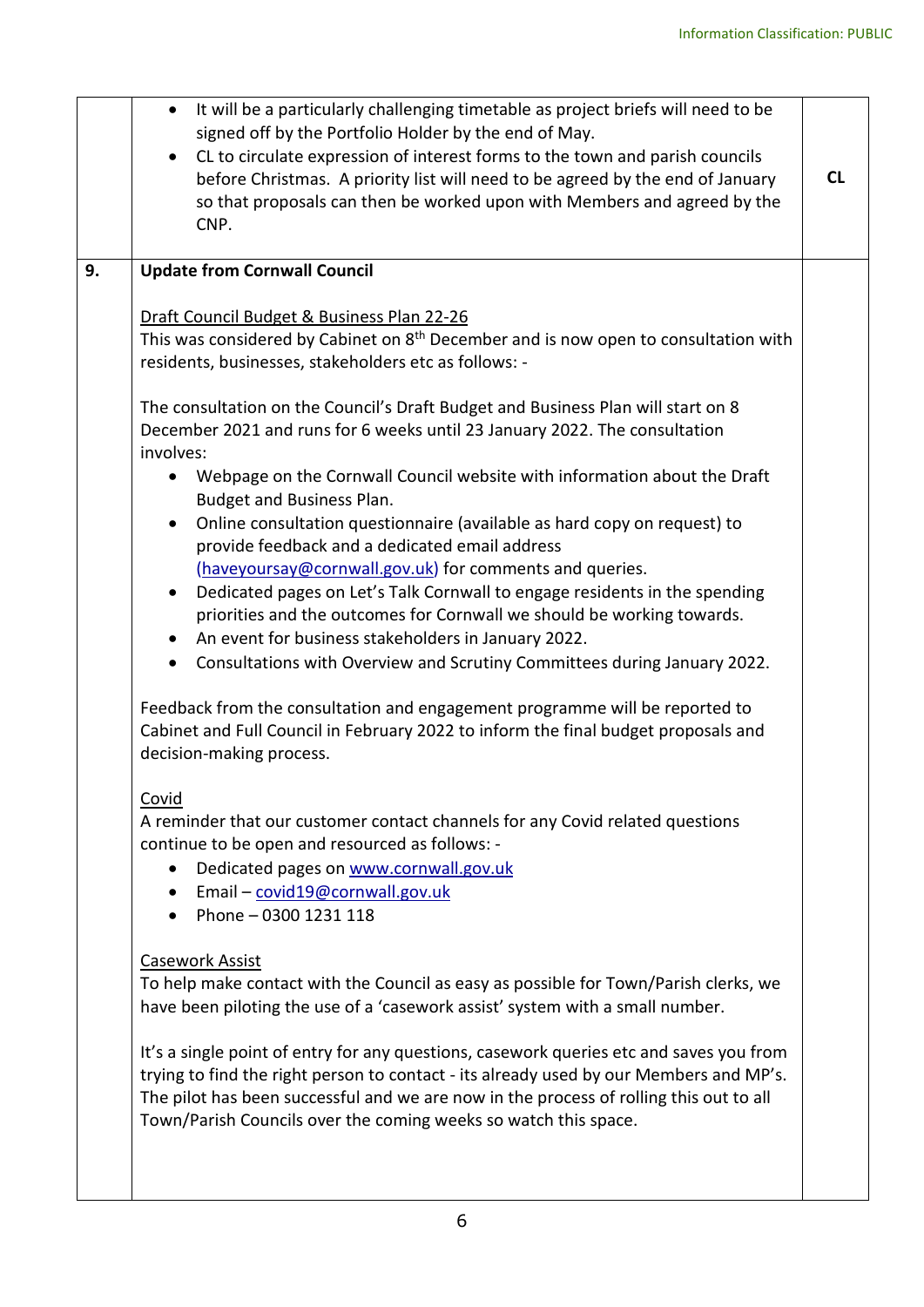| 10. | <b>Feedback on local issues from Town and Parish Councils</b>                                                                                                                                                     |            |
|-----|-------------------------------------------------------------------------------------------------------------------------------------------------------------------------------------------------------------------|------------|
|     | The Town and Parish Council were thanked for submitting their written reports which                                                                                                                               |            |
|     | were previously circulated to the panel.                                                                                                                                                                          |            |
|     |                                                                                                                                                                                                                   |            |
|     | Additional points were noted;                                                                                                                                                                                     |            |
|     | Pentewan Valley - approx. 40% reduction in parish precept agreed for next                                                                                                                                         |            |
|     | year.                                                                                                                                                                                                             |            |
|     | St Austell Bay - Ongoing highway problems throughout the parish. Working on<br>a survey with the Highways Manager to address parking issues, traffic flow and<br>general traffic movements throughout the parish. |            |
| 11. | <b>Feedback from Cornwall Councillors</b>                                                                                                                                                                         |            |
|     | The Cornwall Councillors were thanked for submitting their written reports which                                                                                                                                  |            |
|     | were previously circulated to the panel.                                                                                                                                                                          |            |
|     |                                                                                                                                                                                                                   |            |
|     | Additional points were noted;                                                                                                                                                                                     |            |
|     | Cornwall Councillor Julian German updated on a recent meeting with the                                                                                                                                            |            |
|     | Minister for Arts and plans to use libraries as creative hubs in our high streets.                                                                                                                                |            |
|     | A request has been made for government wifi to be installed in the hubs to                                                                                                                                        |            |
|     | allow civil servants to use them as 'touch down' bases and to attract local                                                                                                                                       |            |
|     | businesses.                                                                                                                                                                                                       |            |
|     | Cornwall Councillor James Mustoe has arranged for Carol Mould, Portfolio<br>$\bullet$                                                                                                                             |            |
|     | Holder for Neighbourhoods to do a walkabout in Mevagissey in the new year.                                                                                                                                        |            |
|     |                                                                                                                                                                                                                   |            |
| 12. | <b>Any Other Business</b>                                                                                                                                                                                         |            |
|     | <b>Outdoor Education Consultation</b>                                                                                                                                                                             |            |
|     | The panel were encouraged to respond to the current consultation $-$ which<br>$\bullet$                                                                                                                           | <b>ALL</b> |
|     | closes on the 9 January.                                                                                                                                                                                          |            |
|     | • Part of the proposals include a proposal to cease operating their services at all                                                                                                                               |            |
|     | Cornwall Outdoor sites by 31 July 2022 and that they will aim to find an                                                                                                                                          |            |
|     | alternative provider.                                                                                                                                                                                             |            |
|     | Please see full details of the consultation and how to respond at;                                                                                                                                                |            |
|     | Proposed changes to Cornwall Outdoors   Let's Talk Cornwall                                                                                                                                                       |            |
|     |                                                                                                                                                                                                                   |            |
|     | <b>Format of future CNP Meetings</b>                                                                                                                                                                              |            |
|     | The panel agreed to aim for the next meeting in March to be a face-to-face<br>$\bullet$                                                                                                                           |            |
|     | meeting but will continue to monitor government guidelines and review as                                                                                                                                          |            |
|     | necessary.                                                                                                                                                                                                        |            |
|     |                                                                                                                                                                                                                   |            |
| 13. | <b>Next meeting dates</b>                                                                                                                                                                                         |            |
|     | The proposed meeting dates for 2022 were agreed;                                                                                                                                                                  | <b>ALL</b> |
|     | Thursday 10 March                                                                                                                                                                                                 |            |
|     |                                                                                                                                                                                                                   |            |
|     | Thursday 9 June                                                                                                                                                                                                   |            |
|     | Thursday 8 September                                                                                                                                                                                              |            |
|     | Thursday 24 November                                                                                                                                                                                              |            |